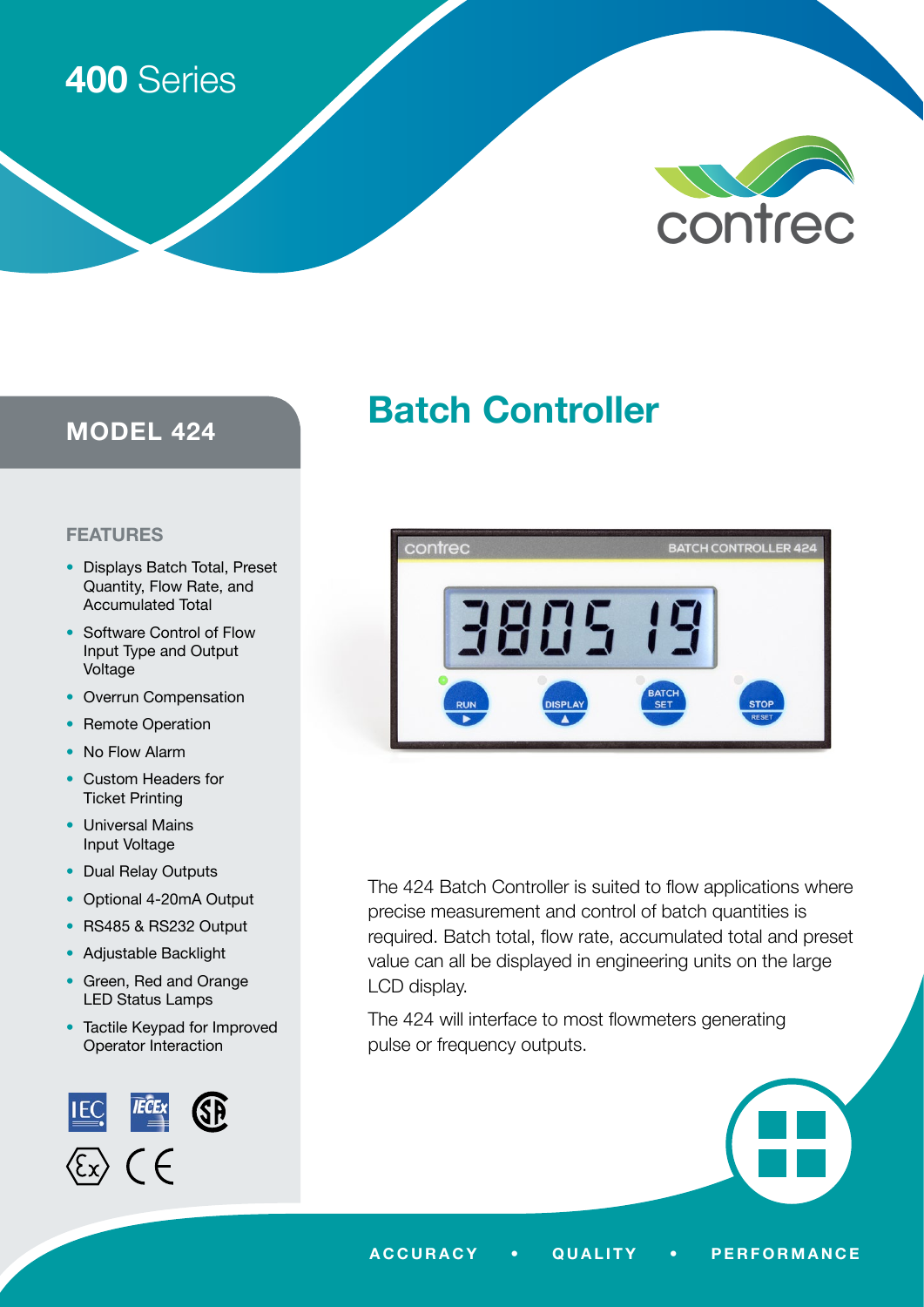# Field Mounting Batch Controller

NEXT GENERATION BATCH CONTROLLER – BASED ON THE ORIGINAL CONTREC 414, PROVEN IN THOUSANDS OF FIELD APPLICATIONS AROUND THE WORLD.

The 424 is a high accuracy Batch Controller designed to operate with digital output flowmeters. Having an IP65 weatherproof fascia, new tactile keyboard and various mounting options, the 424 is perfect for the most arduous of installations.

# Models Available

## Model 424. **0**

Frequency input version with an input circuit capable of accepting mV signals from coils, 2-wire proximity sensors, reed switch inputs and most other pulse type signals.

# Model 424.\_1

Adds 4-20mA output capability to the controller.

# Batch Features

## Automatic Overrun Compensation

Based on previous batches, the 424 will automatically compensate for any overrun which may be caused by slow closing valves.

# Batch Limit

A maximum batch quantity can be programmed during set-up, so that the operator cannot enter a batch size that exceeds this limit.

### Signal Time-out

If the flow signal cuts out midway through a batch, e.g. flowmeter failure, the output relays are de-energised and an alarm signalled via an open collector output.

# Remote Start/Stop

Remote push-button switches can be connected to the rear terminal strip, to start and stop batches.

# Auto Restart

The 424 can be programmed to automatically restart the batch after a preset time delay.

# Count Up/Down

The instrument can be programmed to count up from zero, or to count down from the batch quantity.

# End of Batch

An 'End of Batch' signal is provided via an open collector transistor output

# **Operation**

Four key switches on the front fascia enable the batch quantity to be set, and batch operations to be started, stopped or reset.

To set a batch quantity, the **BATCH SET** key is pressed, and then the  $\blacktriangleright$  and  $\blacktriangle$  keys can be used to change and increment digits. Once set, the **BATCH SET** key is again pressed to return to RUN mode.

Keypad operations are straight forward and four LED's indicate the operational status at all times.

In RUN mode, the DISPLAY key can be used to display flow rate, batch preset and accumulated total.

The unique four key function simplifies operation, making the instrument suited to use by operators with minimal training.



## Versatile Performance Options

The instrument will operate from 12 to 28Vdc or from a universal AC input.

The fascia is fully watertight to IP65 (Nema 4X) and is resistant to most chemicals.

The standard instrument is supplied as panel mount. Field enclosures and explosion proof enclosures are optionally available.

## One or Two Stage Valve Control

Two output relays provide control for single or dual stage valve operation.

The first relay will energise at the start of the batch, and de-energise when the batch is complete.

The second relay can be programmed to energise at a set time after the start, and to de-energise at a set quantity prior to completion of the batch. This feature enables a slow startup and slow shutdown of the flow.



# Dual Relay Outputs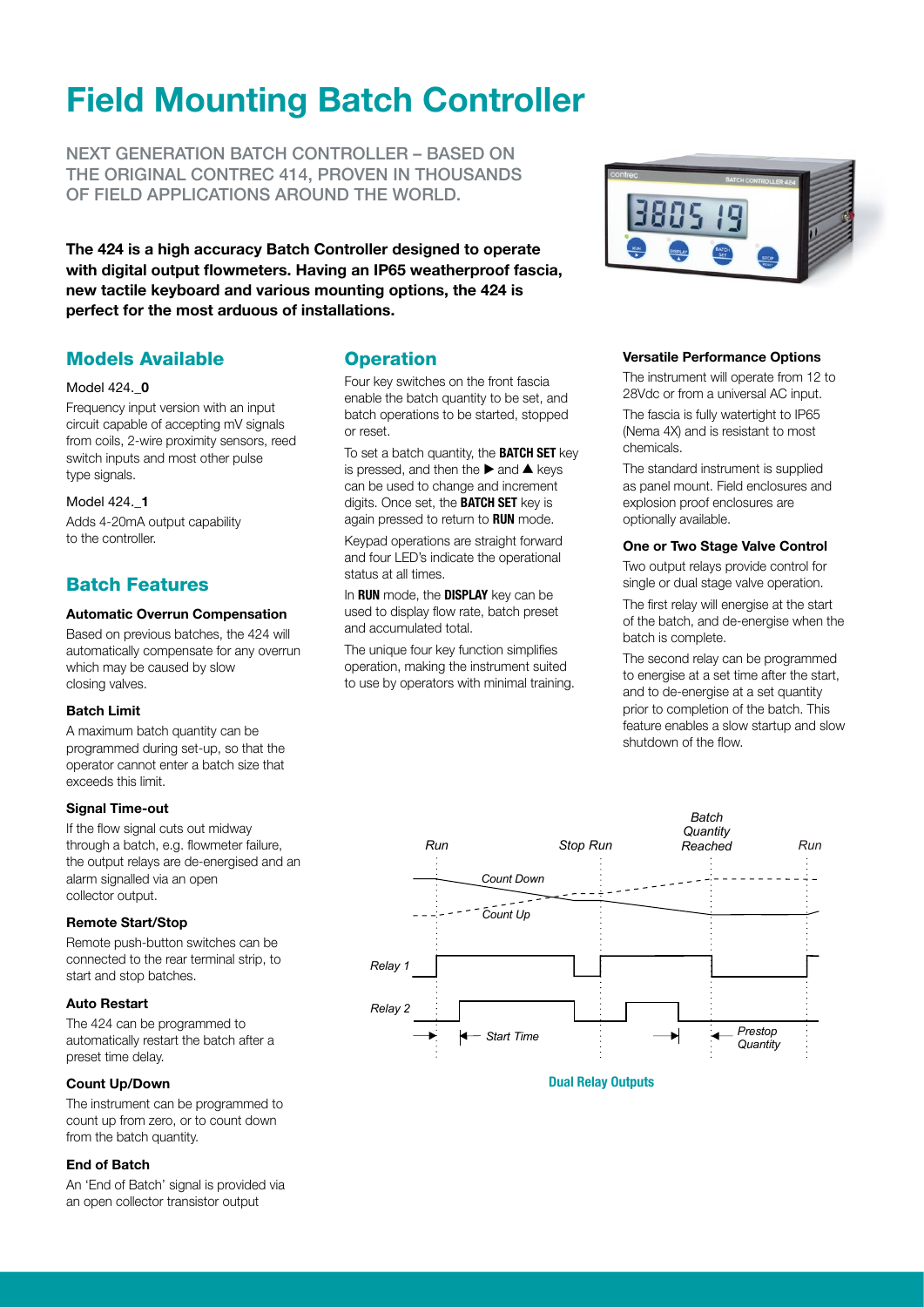|                                         | CONTREC PETROLEUM LTD<br><b>HALIFAX</b><br>(+44)1422 829944 |
|-----------------------------------------|-------------------------------------------------------------|
|                                         | UNLEADED PETROLEUM                                          |
| Unit ID<br>Delivery No.<br>Date<br>Time | 01<br>1234<br>16/01/2018<br>09:35                           |
| Delivery                                | Ltrs 1002.0<br>Accum Total Ltrs 485,625.0                   |

### Computer/Printer Interface

An RS232 and RS485 output is available for interfacing to computers and printers. The interface allows the Batch Controller to be fully controlled from a computer via an ASCII protocol.

Software drivers are included for a number of printers and can print a ticket with time and date, a sequential delivery/ batch number, and the batch and accumulated totals. An optional header for the ticket can also be printed (factory configured).



# **General**

Display: 6 digit 0.7" (17.8mm) high LCD Display Update Rate: 0.25s

**Data Retention:** All set-up parameters and totals are stored in a non-volatile memory with 10 years retention

Pulse Output: Open collector output with a 1/10/100ms pulse produced on each increment of the accumulated total. Max. Output: 499 Hz @ 1ms Max Current: 100mA

Transducer Supply: 8-24Vdc software adjustable, 50mA maximum

Relays:

Max. Power: 1250 VA Max Voltage: 250Vac, 30Vdc Max Current: 5 Amps

### Power Requirements:

DC Supply: 12-28.5Vdc 200mA typical current AC Supply: AC mains universal 100-240V input

# Frequency Input

### Frequency Range:

Minimum: 0.25Hz on Rate, 0Hz on Total Maximum: 10kHz Pulse, 2.5KHz NPS & Coil **Scaling Range: 0.1000 to 50,000** 

# **Outputs**

### 4-20mA Output Option

**Type:** Fully isolated output corresponding to the displayed flow rate, suitable for driving a recorder or controller

Resolution: 12 bits

Accuracy: <0.1%

Maximum Load: 390 ohms from internal power, 950 ohms if externally powered

### Communications Output

**Type:** RS232, or RS485 interface is available for driving printers and communicating with computers

**Baud Rate: 300 to 115200** 

Parity: None, odd and even

Protocols: A number of protocols are included to interface to printers and computers

Time/Date: A real-time clock provides time/ date printing on tickets

**ID Code:** For multi-point communications, a unique address can be programmed



# Physical

**Operating Temperature:** 0 to 55°C, 32 to 131°F (–20 to +60°C, –4 to +140°F with Conformal Coating)

### **Enclosure**

**Case: Aluminium** 

**Rear Connection: Terminal block** 

Front Panel Material: Polycarbonate

**Dimensions:** 144mm (5.7") W x 72mm (2.9") H x 179mm (7") D

Protection: Field Enclosures: IP65 (Nema 4X) Enclosures: ATEX, IECEx, CSA approved enclosures are available for hazardous areas

## Mounting Options

**Panel:** Supplied with mounting brackets and panel mount gasket. Terminals accessible from rear. *(Note: IP65 fascia integrity only maintained when correctly panel mounted using supplied gasket).*

Enclosures: Field mount and explosion proof enclosures available

# Approvals

Safety: EN61010:2010, CSA EMC: EN61326:2013

**Important:** Specifications are subject to *change without notice.*